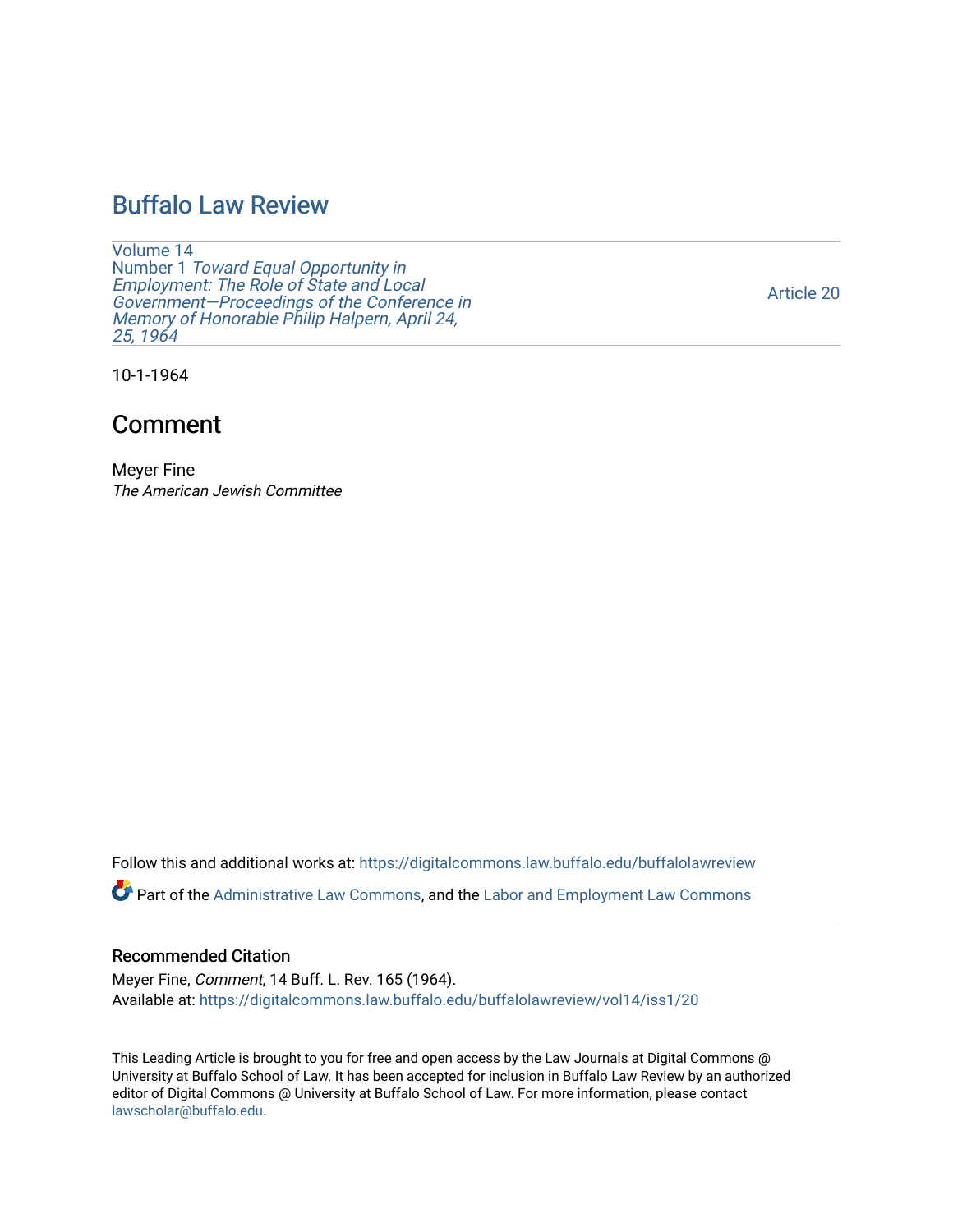#### COMMENT

### MEYER FINE\*

**F** IRST, I should say that it is indeed a privilege and a pleasure for me to be with you, to participate with this distinguished group of educators and leaders in the field of civil rights and human relations.

As the representative of the American Jewish Committee, one of the organizations whose cooperation helped make possible this symposium, I wish to record our deep appreciation that this Conference is convened in tribute to the late Justice Philip Halpern. His inspiring qualities of heart and mind and his many brilliant achievements are well known to all of us. I merely wish to acknowledge the Committee's debt of gratitude to Philip Halpern for his pre-eminent contributions as a member of our National Executive Board and for his many years of distinguished leadership as Chairman of the Executive Committee of the Buffalo-Niagara Frontier Chapter of the American Jewish Committee.

Now, as a commentator, I intend to react briefly to the government contract matters which have been discussed at this and other sessions. First, I would suggest the following procedural changes in government agencies which would strengthen their effectiveness in achieving the fuller establishment of nondiscriminatory policies:

*1. To assure employment integration within state agencies.* The State Commission for Human Rights should be ordered to review the existing employment practices of all state agencies and departments, including the Civil Service Commission, to determine the extent to which established nondiscriminatory policies have been translated into effective recruitment, hiring and promotion practices within the state government. Where reforms seem indicated, the individual agencies and departments involved should be instructed to develop a positive program for the recruitment of qualified minority group members.

*2. To assure integration in private industry.* The State Employment Service should be instructed not merely to refuse to handle discriminatory job orders, but to require fair employment pledges from all employers. The State Commission for Human Rights should be authorized to initiate complaints of employment discrimination on the basis of its own investigations and without waiting for individual complaints.

*3. To assure integration in state contract employment.* State agencies should be instructed to initiate a program of inspection, reporting and compliance for private employers holding contracts with state agencies, along the same lines as the program now in force in the federal government. Similar affidavits should be required of all craft unions involved in such contracts, providing assurances of nondiscrimination both in union membership and in

<sup>\*</sup> Area Director, The American Jewish Committee.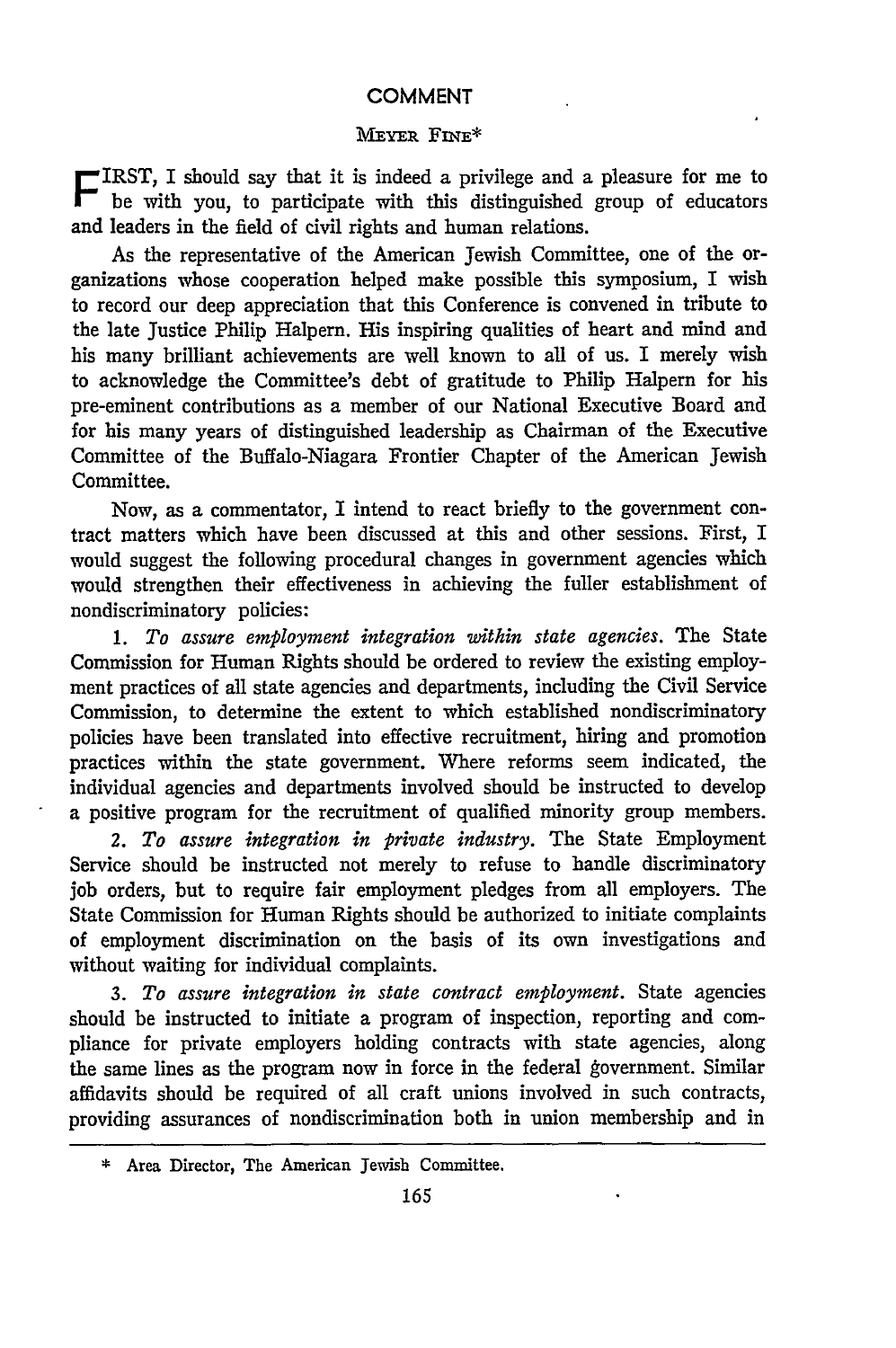apprenticeship training programs. Businesses and unions unable to provide such affidavits should be declared ineligible for state contracts until documented evidence of reform has been presented.

*4. To assure integration in apprenticeship training.* **All** companies and labor unions involved in apprenticeship training programs should be required to give proof of nondiscrimination in the recruitment of applicants before such programs are approved **by** any state department or agency and before such programs are deemed eligible for any form of state aid. In addition, all state contracts with private companies should require the mandatory hiring, without regard to race, religion or national origin, of at least one apprentice or trainee for every five journeymen employed on contract work.

Now, I would like to express my concern over the fact that the many important activities of citizen groups have not been discussed at any length here today. Because of this omission, these citizen groups seem to emerge as "the tail on the dog." The dog, in this case, being the many admirable and important functions performed **by** federal, state and local commissions and other public agencies.

I speak now as a lay advocate for the citizen groups, if you will, and I appreciate this opportunity to tell you that, despite the many problems and shortcomings that we have all been candidly sharing, you will perhaps be somewhat heartened to learn that you have many allies in the community.

The citizen groups, sectarian and nonsectarian, which support the commissions, swell the ranks of those who have tried to get these equal opportunity laws on the books and to get the strengthening amendments through. But this has not been sufficient in their opinion. They've taken other important action on their own to achieve the kind of **job** opportunities that we talk about here through non-legal, persuasive, educational efforts in the community. They are not entirely limited to picketing and demonstrations as was indicated **by** one of the earlier speakers.

Fair employment is a high priority item on the agenda of American business and industrial leaders-including many associated with the American Jewish Committee. All over the country, members and friends of AJC-assisted **by** AJC's professional staff-are zealously working to make equal opportunity in hiring and promotion a reality in their own firms, industries and cities. The experiences they report, taken together, form a cross section of the integration issues facing commerce and industry today. Some of the more affirmative experiences, I would like to share with you at this point.

*1. Obtaining qualified applicants.* The problem of finding qualified applicants has been referred to by some of our speakers at this panel and others. Finding skilled Negro applicants is one of the first and one of the biggest hurdles in job integration. Our members and friends tell us Negroes, understandably, have been discouraged from preparing for full employment opportunities or aspiring to upgraded employment status.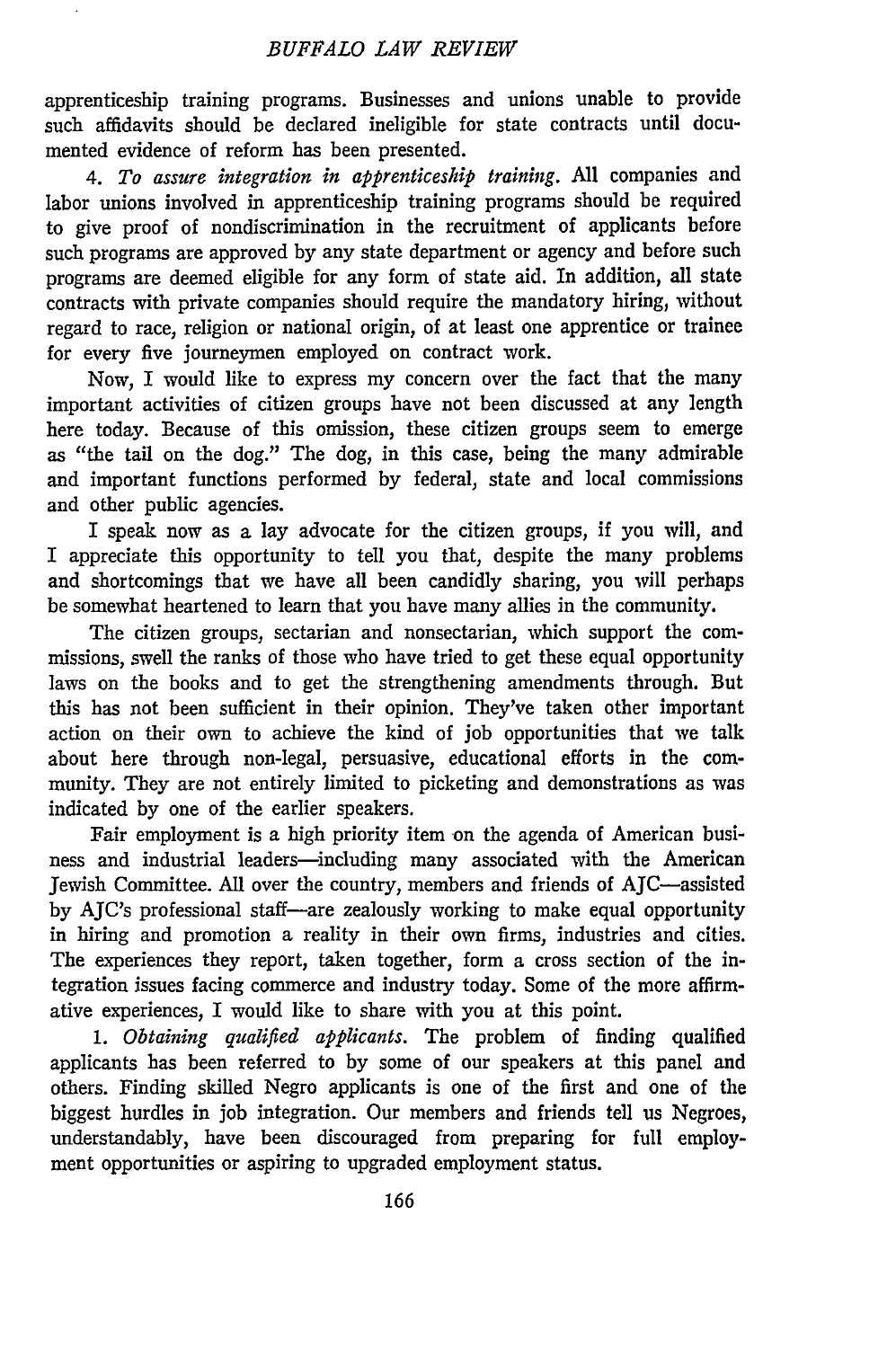What have we done about it? I'm talking now about citizen groups throughout the country-the American Jewish Committee and others. I want to underscore the fact that leadership has been given by lay people, in many cases by business executives who own their own retail establishments or industrial firms, in concert with other concerned citizens who might or might not be leaders in employment. What these people have done is to go out into the community to seek qualified Negro talent and one of the first things that they have learned, of course, was that there was a shortage. But, being hopefully the kind of creative and imaginative people whom you've urged us to seek, they looked in the "odd places."

They looked in the post offices, they looked in many other places to find people who would have ability but who are being under-utilized. In a number of instances--this is only one-Negro college graduates have been brought out of the post office, to other jobs where they were given managerial posts in industry. They have taken on supervisory posts, personnel functions, policy-making, and have done exceedingly well.

*2. Publicizing opportunities.* I think an example of one of the more exciting recent developments resulting from citizen group activities has been the recent formation of an "Equal Opportunity Employment Plan" in -Milwaukee where thirty leading firms got together to establish a guide for the entire community. The participating companies agreed to describe themselves as "equal opportunity employers" in advertising for help, to instruct employment agencies and other recruitment sources that suitable persons of all races were to be referred for interviews, and reached out to potential Negro applicants through such methods as plant tours, summer employment programs and school "career days."

*3. Increasing training facilities. In Dallas,* a striking start toward providing needed facilities was made where business leaders collaborated with a Negro institution, Bishop College, in setting up a new Department of Business Administration as a source of Negro secretarial and management talent.

*In the east and midwest,* leading retailers have joined together to set up **job** preparation programs for disadvantaged youth, under the Federal Manpower Development and Training Act.

*4. Securing acceptance by whites.* Many of the experiences recorded had to do with preventing unfavorable reactions **by** white workers. A quick transition to integrated conditions was generally thought safest, but there was no consensus on whether staff should be informed ahead of time or n6t. Several firms did well with advance notification. Others, however, successfully followed the opposite course. A large manufacturing company with several plants in the south reported satisfactory results from confronting the staff with a fait accompli.

*5. Negroes in status jobs.* Where Negro staff members give orders to white employees or represent the firm to the white public, special measures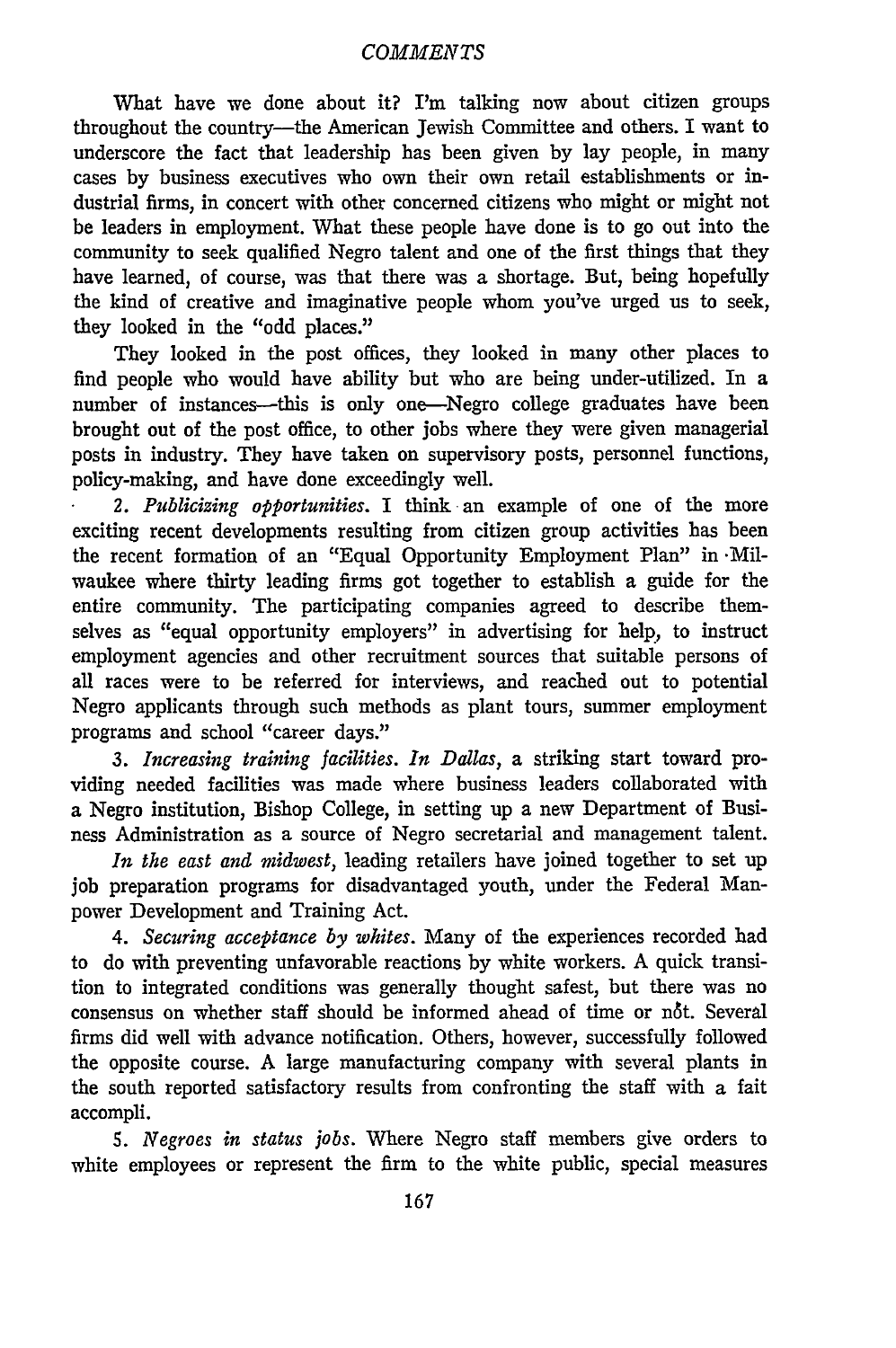are sometimes taken to ensure acceptance. The proprietor of a midwestern restaurant safeguards the status of his Negro service manager by periodically holding luncheon conferences with him in sight of patrons and personnel. A midwestern retailing organization, about to acquire its first Negro officer went to considerable length to enlist the good will of the banks, insurance companies and other firms with whom it did business.

*6. The crucial role of top management.* One theme runs through nearly all the experiences reported by AJC's members and friends: The start must be made in the Executive Suite. Both in the small community of the plant and the larger community of the city or the industry, it is the high-level managers who must frame affirmative integration policies and see that they are understood and carried out. As the head of one of the nation's leading construction companies put it, pace setting here, as in any policy situation, "must come from the top, so that people right down the line know the feeling of the boss. . **.** . If those at the top do not express their feelings definitely, those in a lower echelon may be reluctant to make decisions that are not in complete accord with past practices."

*7. Collaboration witk intergroup agencies and Negro groups.* Information and advice available from government agencies, human relations organizations and civil rights groups can be an additional help in minimizing the hazards of desegregation measures. For example, a large company in the business equipment field relies strongly on the American Jewish Committee's field staff for information about racial conditions in cities where it operates plants slated for integration. A number of companies state that they use the Urban League's Skills Banks to recruit qualified Negro help.

Other businesses, north and south, report that they plan desegregation moves in collaboration with their communities' Negro leadership, or periodically review their progress with local branches of national civil rights groups. By thus working with responsible Negro organizations, they are creating a climate of mutual confidence and forestalling unreasonable demands by extremists.

*8. Sparking community action.* I fully agreed with what one of our speakers, Professor Pollak, said last night when he stressed the importance of concerted action in the local community. The biggest forward steps are made when business leaders take the initiative in mobilizing whole communities. For example, in Memphis, business leaders and government officials set up a 'successful drive for improving Negroes' employment opportunities. The local press was one of the prime movers; local papers vigorously promoted the drive and denied exaggerated publicity to the opposition.

In Dallas, white and Negro leadership groups, with AJC members playing an essential role, devised a plan for employment integration. A policy of step-by-step integration was agreed upon, including preferential procedures designed to help make up for the longstanding handicaps of the Negro